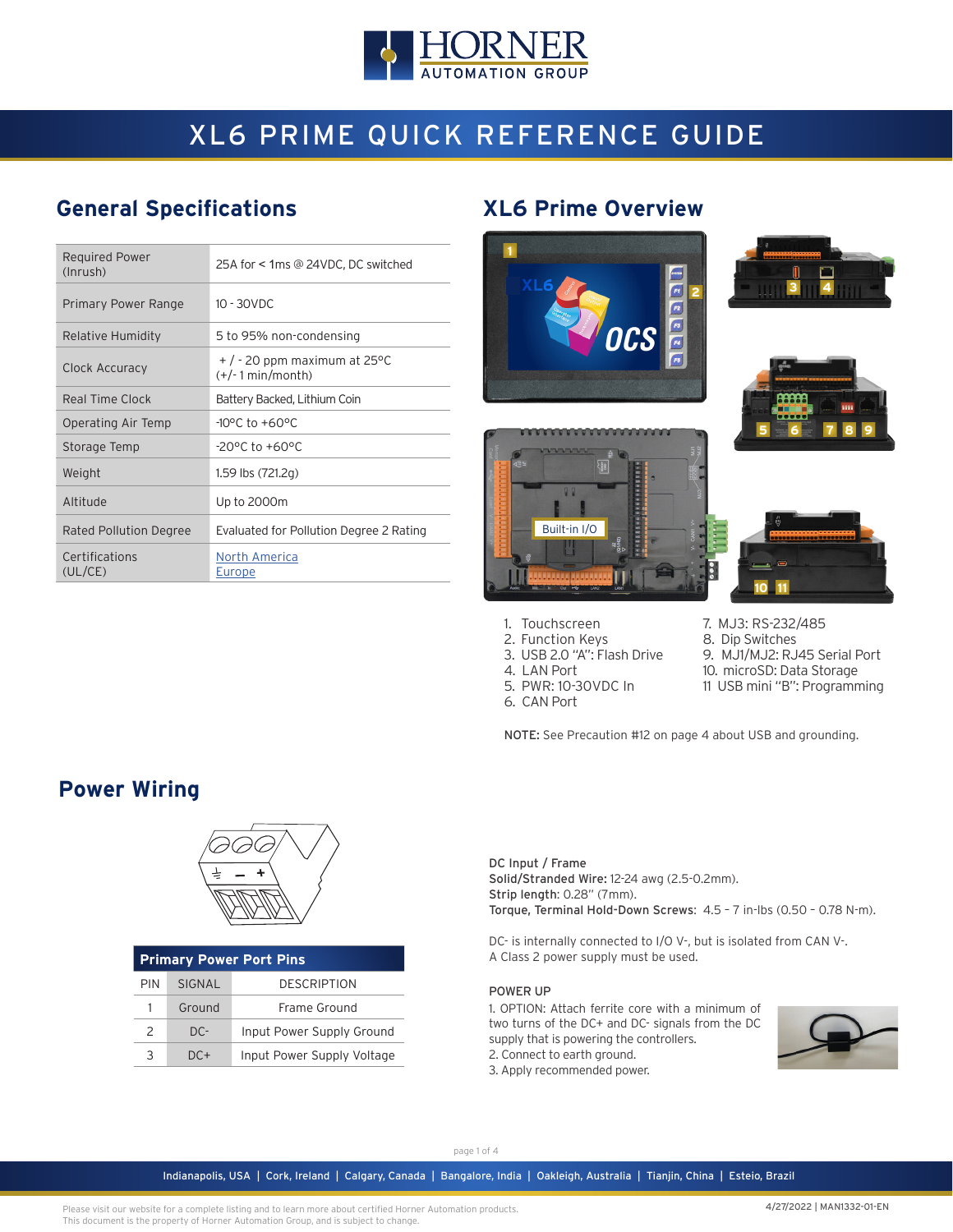

# **MODEL 2:** 2 DC In, 6 Relay Out, 4 – 12-bit Analog In

| 11 (9611) | Digital In 1     |                  |
|-----------|------------------|------------------|
| 12(%12)   | Digital In 2     |                  |
| 13(%13)   | Digital In 3     |                  |
| 14 (%14)  | Digital In 4     | 12               |
| 15(%15)   | Digital In 5     |                  |
| 16(%16)   | Digital In 6     |                  |
| 17(%17)   | Digital In 7     |                  |
| 18(%18)   | Digital In 8     |                  |
| H1        | HSC1 / Dig In. 9 |                  |
| 0V        | Common           |                  |
| A1 (%Al1) | Analog In 1      |                  |
| A2 (%AI2) | Analog In 2      | റ                |
| A3 (%AI3) | Analog In 3      |                  |
| A4 (%A14) | Analog In 4      |                  |
| OV        | Common           |                  |
|           |                  | J1 (Orange) Name |

|          |   |                      | 11              |  |
|----------|---|----------------------|-----------------|--|
|          |   |                      | 12              |  |
|          |   |                      | 13              |  |
|          | ٠ |                      | 4               |  |
| 12-24VDC |   |                      | 15              |  |
|          |   |                      | 16              |  |
|          |   |                      | 17              |  |
|          |   |                      | 8               |  |
|          |   |                      | H1              |  |
|          |   |                      | ov              |  |
|          |   | $20mA +$<br>$\Omega$ | A <sub>1</sub>  |  |
|          | ٠ |                      | A <sub>2</sub>  |  |
| LOOP PWR |   |                      | $\overline{A3}$ |  |
|          |   | ۰                    | A <sub>4</sub>  |  |
|          |   | 0-10VDC              |                 |  |
|          |   |                      |                 |  |

| J2 (Black) Name                   |                   |
|-----------------------------------|-------------------|
| C6(%Q6)                           | Relay 6 COM       |
| R6 (%06)                          | Relay 6 NO        |
| C5(%Q5)                           | Relay 5 COM       |
| R5 (%05)                          | Relay 5 NO        |
| C4 (%04)                          | Relay 4 COM       |
| R4 (%Q4)                          | Relay 4 NO        |
| C3 (%Q3)                          | Relay 3 COM       |
| R3 (%Q3)                          | Relay 3 NO        |
| C2(%Q2)                           | Relay 2 COM       |
| R <sub>2</sub> (%Q <sub>2</sub> ) | Relay 2 NO        |
| C1 (%Q1)                          | Relay 1 COM       |
| R1 (%Q1)                          | Relay 1 NO        |
| H4 (%112)                         | HSC4 / Dig. In 12 |
| H3 (%111)                         | HSC3 / Dig. In 11 |
| H <sub>2</sub> (%110)             | HSC2 / Dig. In 10 |



**MODEL 3:** 12 DC In, 12 DC Out, 2 - 12-bit Analog In Transporter OV

| J1 (Orange) Name      |                     | П<br>12                      |  |
|-----------------------|---------------------|------------------------------|--|
| 11 (%11)              | Digital In 1        | 13                           |  |
| 12 (%12)              | Digital In 2        | ٠<br>14                      |  |
| 13(%13)               | Digital In 3        | 12-24VDC<br>15               |  |
| 14(%14)               | Digital In 4        |                              |  |
| 15(%15)               | Digital In 5        | 16                           |  |
| 16(%16)               | Digital In 6        | 17                           |  |
| 17(%17)               | Digital In 7        | 18                           |  |
| 18(%18)               | Digital In 8        | H1                           |  |
| H1(%19)               | HSC1 / Dig. In 9    | H2                           |  |
| H2 (%110)             | HSC2 / Dig. In 10   | H <sub>3</sub>               |  |
| H <sub>3</sub> (%I11) | $HSC3 /$ Dig. In 11 | H4<br>$20mA +$               |  |
| H4 (%112)             | HSC4 / Dig. In 12   | A <sub>1</sub>               |  |
| A1 (% A11)            | Analog In 1         | $LOOP +$<br>A2<br><b>PWR</b> |  |
| A2 (%AI2)             | Analog In 2         | 0-10VDC<br>OΙ                |  |
| O <sub>V</sub>        | Common              |                              |  |

| J2 (Black) Name |                  |  |  |  |  |  |
|-----------------|------------------|--|--|--|--|--|
| 0V              | Common           |  |  |  |  |  |
| $V +$           | V+               |  |  |  |  |  |
| <b>NC</b>       | No Connect       |  |  |  |  |  |
| Q12 (%Q12)      | Digital Out 12   |  |  |  |  |  |
| Q11 (%Q11)      | Digital Out 11   |  |  |  |  |  |
| Q10 (%Q10)      | Digital Out 10   |  |  |  |  |  |
| Q9 (%Q9)        | Digital Out 9    |  |  |  |  |  |
| Q8 (%Q8)        | Digital Out 8    |  |  |  |  |  |
| Q7 (%Q7)        | Digital Out 7    |  |  |  |  |  |
| Q6 (%Q6)        | Digital Out 6    |  |  |  |  |  |
| Q5 (%Q5)        | Digital Out 5    |  |  |  |  |  |
| Q4 (%Q4)        | Digital Out 4    |  |  |  |  |  |
| Q3(%Q3)         | Digital Out 3    |  |  |  |  |  |
| Q2 (%Q2)        | Dig. Out 2/PWM 2 |  |  |  |  |  |
| Q1 (%Q1)        | Dig. Out 1/PWM1  |  |  |  |  |  |



# **MODEL 4**: 24 DC In, 16 DC Out, 2 – 12-bit Analog In



page 2 of 4

Indianapolis, USA | Cork, Ireland | Calgary, Canada | Bangalore, India | Oakleigh, Australia | Tianjin, China | Esteio, Brazil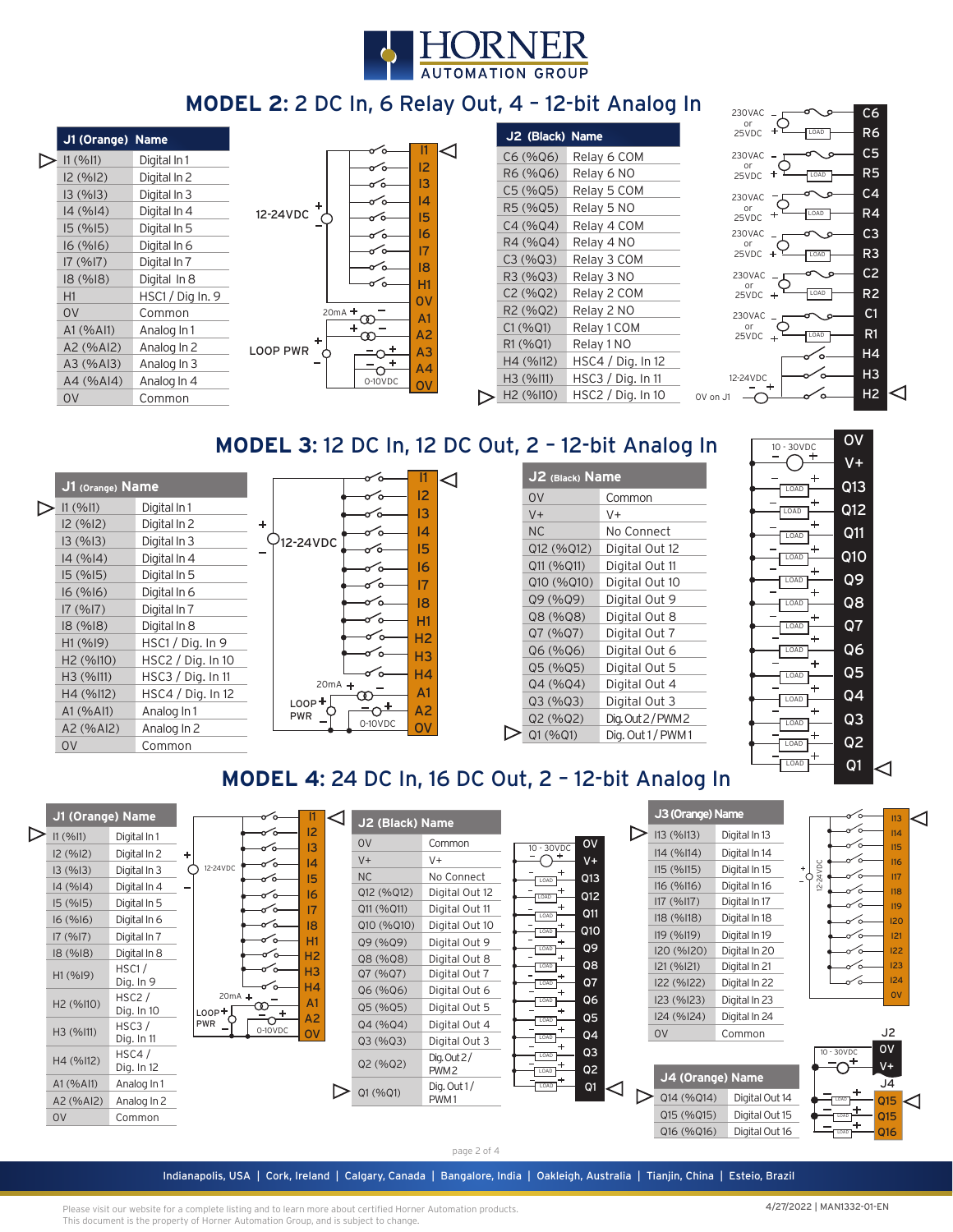

#### **MODEL 5**: 2 DC In, 12 DC Out, 2–14/16-bit Analog In (mA/V/TC/mV/RTD), 2 – 12-bit Analog Out

| J1 (Orange) Name |                       |                   | ⊲ |          |    | J2 (Black) Name  |            |                   | O <sub>V</sub><br>$10 - 30VDC$<br>$V +$ |      |                | J3 (Orange) Name |                 |                                          |  |
|------------------|-----------------------|-------------------|---|----------|----|------------------|------------|-------------------|-----------------------------------------|------|----------------|------------------|-----------------|------------------------------------------|--|
|                  | 11 (9611)             | Digital In 1      |   |          |    | 12               | <b>OV</b>  | Common            |                                         |      | NC             |                  | $T1+$           | $TC(1+)$ or RTD $(1+)$                   |  |
|                  | 12 (%12)              | Digital In 2      |   |          |    | 13               | $V +$      | $V +$             |                                         |      | Q12            |                  |                 | or $100 \text{ mV}$ (1+)                 |  |
|                  | 13(%13)               | Digital In 3      |   | 8        |    | $\overline{a}$   | <b>NC</b>  | No Connect        |                                         | LOAD | Q11            |                  | $T1-$           | $TC(1-)$ or $RTD(1-)$                    |  |
|                  | 14 (%14)              | Digital In 4      |   |          |    | 15               | Q12 (%Q12) | Digital Out 12    |                                         | LOAD |                |                  |                 | or 100 mV (1-)                           |  |
|                  | 15(%15)               | Digital In 5      |   | $\simeq$ |    | 16 <sup>16</sup> | Q11 (%Q11) | Digital Out 11    |                                         | LOAD | Q10            |                  | $T2+$           | $TC(2+)$ or RTD $(2+)$<br>or 100 mV (2+) |  |
|                  | 16(%16)               | Digital In 6      |   |          |    | 17               | Q10 (%Q10) | Digital Out 10    |                                         | LOAD | Q9             |                  |                 | TC (2-) or RTD (2-)                      |  |
|                  | 17(%17)               | Digital In 7      |   |          |    | 8                | Q9 (%Q9)   | Digital Out 9     |                                         | LOAD | Q8             |                  | $T2-$           | or 100 mV (2-)                           |  |
|                  | 18(%18)               | Digital In 8      |   |          | ഻൨ | HI.              | Q8 (%Q8)   | Digital Out 8     |                                         | LOAD | Q <sub>7</sub> |                  | AQ1             | 10V or 20mA OUT (1)                      |  |
|                  | H1(%19)               | HSC1 / Dig. In 9  |   |          |    | H2               | Q7(%Q7)    | Digital Out 7     |                                         | LOAD | Q6             |                  | AQ <sub>2</sub> | 10V or 20mA OUT (2)                      |  |
|                  | H <sub>2</sub> (%110) | HSC2 / Dig. In 10 |   |          |    | H <sub>3</sub>   | Q6(%Q6)    | Digital Out 6     |                                         |      | Q <sub>5</sub> |                  | O <sub>V</sub>  | Common                                   |  |
|                  | H3 (%I11)             | HSC3 / Diq. In 11 |   |          |    | H <sub>4</sub>   | Q5(%Q5)    | Digital Out 5     |                                         | LOAD | Q <sub>4</sub> |                  | MA <sub>1</sub> | 0-20 m A IN (1)                          |  |
|                  | H4 (%112)             | HSC4 / Dig. In 12 |   |          |    | <b>NC</b>        | Q4 (%Q4)   | Digital Out 4     |                                         | LOAD |                |                  | V1              | $0-10V$ IN (1)                           |  |
|                  | <b>NC</b>             | No Connect        |   |          |    | NC               | Q3 (%Q3)   | Digital Out 3     |                                         | LOAD | Q <sub>3</sub> |                  | O <sub>V</sub>  | Common                                   |  |
|                  |                       |                   |   |          |    | <b>OV</b>        |            |                   |                                         |      | Q <sub>2</sub> |                  | MA <sub>2</sub> | 0-20mA IN (2)                            |  |
|                  | <b>NC</b>             | No Connect        |   |          |    |                  | Q2(%Q2)    | Dig. Out 2/PWM 2  |                                         | LOAD | Q1             | <                | V <sub>2</sub>  | $0-10V$ IN (2)                           |  |
|                  | <b>OV</b>             | Common            |   |          |    |                  | Q1(%Q1)    | Dig. Out 1 / PWM1 |                                         | LOAD |                |                  | <b>OV</b>       | Common                                   |  |

### **MODEL 6**: 2 DC In, 12 DC Out, 6 – 14/17-bit Analog In (mA/V/TC/mV/RTD), 4 – 12-bit Analog Out

|   |           | J1 (Orange/Green) Name |                       |                           |            | $\overline{11}$         | ◁           |     |                       |                                                                    |                  |                    |    |  |
|---|-----------|------------------------|-----------------------|---------------------------|------------|-------------------------|-------------|-----|-----------------------|--------------------------------------------------------------------|------------------|--------------------|----|--|
| ▷ |           | 11 (9611)              | IN1                   |                           |            | 12                      |             |     | J2 (Black/Green) Name |                                                                    |                  |                    |    |  |
|   |           | I2 (%I2)               | IN <sub>2</sub>       |                           |            | 13                      |             | ▷   | V3 (%Q3)              | V Dig. Out 3*                                                      | V3               | 0-10V Out          | ⊲  |  |
|   |           | 13(%13)                | IN <sub>3</sub>       |                           |            | 4                       |             |     | V2 (%Q2)              | V Dig. Out 2*                                                      | V <sub>2</sub>   | LOAD               |    |  |
|   |           | 14(%14)                | IN4                   | 12-24VDC<br>$\frac{1}{2}$ |            | 15                      |             |     | V1 (%Q1)              | V Dig. Out 1*                                                      | V <sub>1</sub>   | 0-10V Out<br>LOAD  |    |  |
|   |           | 15(%15)                | IN <sub>5</sub>       |                           |            | 16                      |             |     | mA4 (%Q4)             | mA Dig. Out 4*                                                     | mA4              | 0-20mA Out<br>LOAD |    |  |
|   |           | 16(%16)                | IN <sub>6</sub>       |                           |            | $\overline{17}$         |             | J2A | mA3 (%Q3)             | mA Dig. Out 3*                                                     | mA3              | 0-20mA Out<br>LOAD |    |  |
|   | J1A       | 17(%17)                | IN7                   |                           |            | 18                      |             |     | mA2 (%Q2)             | mA Dig. Out 2*                                                     | mA2              |                    |    |  |
|   |           | 18(%18)                | IN <sub>8</sub>       |                           |            | <b>H1</b>               |             |     | mA1 (%Q1)             | mA Dig. Out 1*                                                     | mA1              |                    |    |  |
|   |           | H1 (%19)               | HSC1 / V Dig. In 9    |                           |            | H <sub>2</sub>          |             |     | Q1 (%Q1)              | Dig. Out 1 / PWM1                                                  | Q <sub>1</sub>   | LOAD               |    |  |
|   |           | H2 (%I10)              | HSC2 / V Dig. In 10   |                           |            | H <sub>3</sub>          |             |     | Q2 (%Q2)              | Dig. Out 1 / PWM2                                                  | Q2               | LOAD               |    |  |
|   |           | H3 (%I11)              | HSC3 / V Dig. In 11   |                           |            | <b>H4</b>               |             |     | Q3 (%Q3)              | Dig. Out 3                                                         | Q3               | LOAD               |    |  |
|   |           | H4 (%I12)              | $HSC4 / V$ Dig. In 12 |                           |            | $\overline{ov}$         |             |     | Q4 (%Q4)              | Dig. Out 4                                                         | Q <sub>4</sub>   | LOAD               |    |  |
|   |           | <b>OV</b>              | Common                |                           |            | A <sub>1</sub> A        |             |     | Q5 (%Q5)              | Dig. Out 5                                                         | Q <sub>5</sub>   | LOAD               |    |  |
|   |           | A1A (%AI33)            | Univ. Al 1 Pin 1      | 20mA<br>Transmitter       | Φ          | A <sub>1</sub> B        |             |     | Q6 (%Q6)              | Dig. Out 6                                                         | Q <sub>6</sub>   | LOAD               |    |  |
|   |           | A1B (%AI33)            | Univ. Al 1 Pin 2      |                           |            | A <sub>1</sub> C        |             |     | Q7 (%Q7)              | Dig. Out 7                                                         | Q7               | LOAD               |    |  |
|   |           | A1C (%AI33)            | Univ. Al 1 Pin 3      |                           |            | N/C<br>A <sub>2</sub> A |             | J2B | Q8 (%Q8)              | Dig. Out 8                                                         | Q8               | LOAD<br>Q9<br>LOAD |    |  |
|   | J1B       | <b>NC</b>              | No Connect            |                           |            |                         |             |     | Q9 (%Q9)              | Dig. Out 9                                                         |                  |                    |    |  |
|   |           | A2A (%AI34)            | Univ. AI 2 Pin 1      |                           |            | A2B                     |             |     | Q10 (%Q10)            | Dig. Out 10                                                        | Q10              | LOAD               |    |  |
|   |           | A2B (%AI34)            | Univ. AI 2 Pin 2      |                           |            | A <sub>2</sub> C        |             |     | Q11 (%Q11)            | Dig. Out 11                                                        | Q11              | LOAD               |    |  |
|   |           | A2C (%AI34)            | Univ. AI 2 Pin 3      |                           |            | N/C                     |             |     | Q12 (%Q12)            | Dig. Out 12                                                        | $\overline{Q12}$ | LOAD               |    |  |
|   |           | <b>NC</b>              | No Connect            |                           |            |                         |             |     | $V +$                 | V External+                                                        | $V+$             | Q.                 |    |  |
|   |           |                        |                       |                           |            |                         |             |     |                       |                                                                    | <b>OV</b>        | Common             | 0V |  |
|   |           | J3 (Orange/Green) Name |                       |                           |            | N/C                     |             |     |                       |                                                                    |                  |                    |    |  |
| ▷ |           | <b>NC</b>              | No Connection         |                           |            | АЗА                     |             |     |                       | * Both mA & V outputs are active for each output channel, however, |                  |                    |    |  |
|   |           | A3A (%AI35)            | Univ. AI 3 Pin 1      |                           |            | A3B                     |             |     |                       | only the configured output type is calibrated (maximum 4 channels  |                  |                    |    |  |
|   |           | A3B (%AI35)            | Univ. Al 3 Pin 2      |                           | φ±         | A3C                     |             |     | simultaneously).      |                                                                    |                  |                    |    |  |
|   | Univ.     | A3C (%AI35)            | Univ. Al 3 Pin 3      |                           |            | N/C                     |             |     |                       |                                                                    |                  |                    |    |  |
|   | AI        | <b>NC</b>              | No Connection         |                           | <b>A4A</b> |                         |             |     |                       |                                                                    |                  |                    |    |  |
|   |           | A4A (%AI36)            | Univ. Al 4 Pin 1      |                           | <b>RTD</b> | AAB                     |             |     |                       |                                                                    |                  |                    |    |  |
|   |           | A4B (%Al36)            | Univ. Al 4 Pin 2      |                           |            | A4C                     |             |     |                       |                                                                    |                  |                    |    |  |
|   |           | A4C (%AI36)            | Univ. Al 4 Pin 3      |                           |            | N/C                     |             |     |                       |                                                                    |                  |                    |    |  |
|   |           | <b>NC</b>              | No Connection         | 20 <sub>m</sub> A         |            | A5A                     |             |     |                       |                                                                    |                  |                    |    |  |
|   |           | A5A (%AI37)            | Univ. AI 5 Pin 1      | Transmitter               | ℗          | A5B                     |             |     |                       |                                                                    |                  |                    |    |  |
|   |           | A5B (%AI37)            | Univ. Al 5 Pin 2      |                           |            | A5C                     |             |     |                       |                                                                    |                  |                    |    |  |
|   |           | A5C (%AI37)            | Univ. Al 5 Pin 3      |                           |            | N/C                     |             |     |                       |                                                                    |                  |                    |    |  |
|   | Univ.     | <b>NC</b>              | No Connection         |                           |            | A6A                     |             |     |                       |                                                                    |                  |                    |    |  |
|   | <b>AI</b> | A6A (%AI38)            | Univ. AI 6 Pin 1      | T/C                       | ∕∓         | A6B                     |             |     |                       |                                                                    |                  |                    |    |  |
|   |           | A6B (%AI38)            | Univ. AI 6 Pin 2      |                           |            |                         |             |     |                       |                                                                    |                  |                    |    |  |
|   |           | A6C (%AI38)            | Univ. AI 6 Pin 3      |                           |            | <b>A6C</b>              |             |     |                       |                                                                    |                  |                    |    |  |
|   |           | <b>OV</b>              | Common                |                           |            | <b>OV</b>               |             |     |                       |                                                                    |                  |                    |    |  |
|   |           | V <sub>4</sub>         | V OUT 4*              |                           |            | ۷4                      |             |     |                       |                                                                    |                  |                    |    |  |
|   |           |                        |                       |                           |            |                         | page 3 of 4 |     |                       |                                                                    |                  |                    |    |  |

Indianapolis, USA | Cork, Ireland | Calgary, Canada | Bangalore, India | Oakleigh, Australia | Tianjin, China | Esteio, Brazil